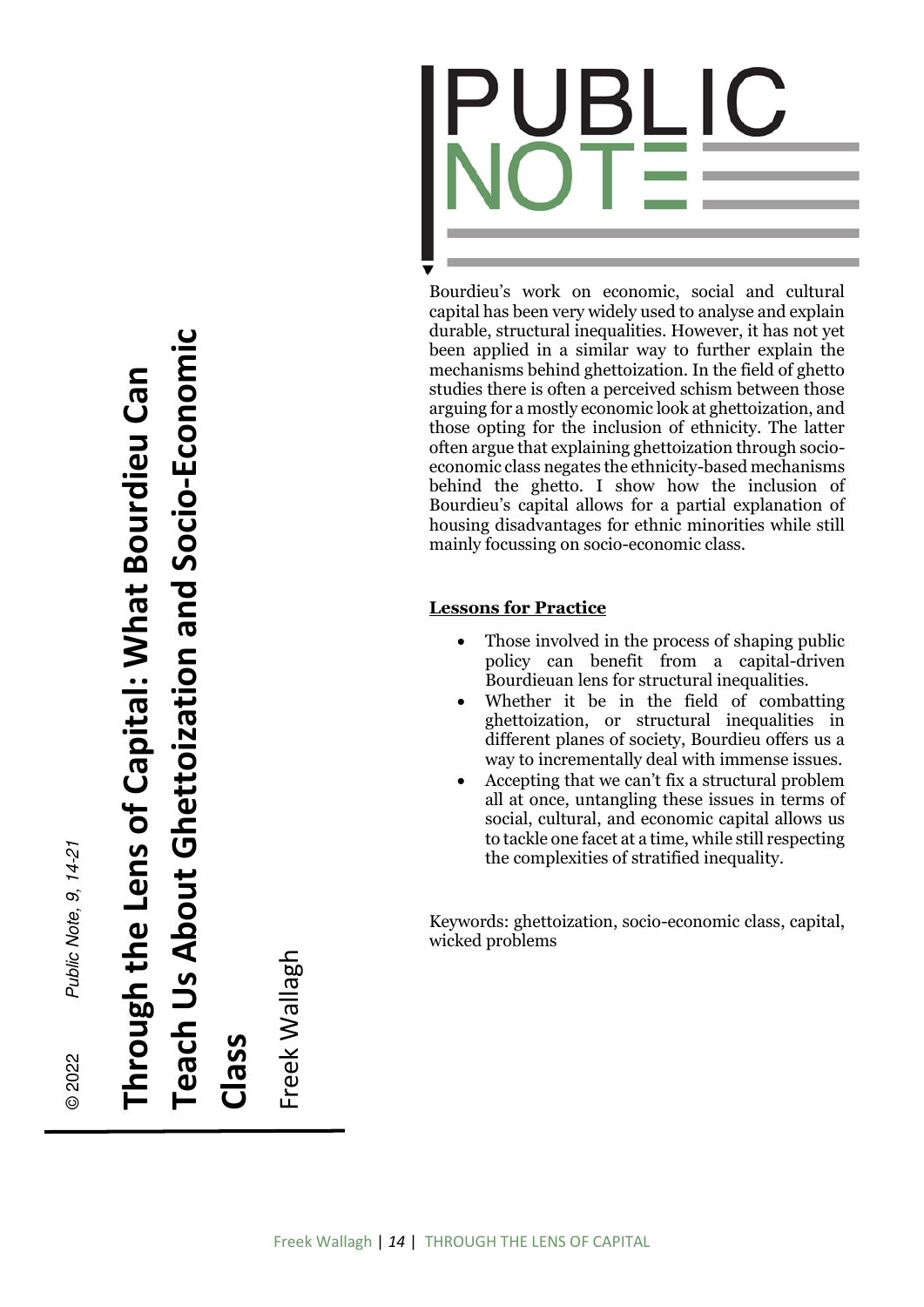# **Introduction**

With ever-increasing wealth inequalities and continuing urbanisation, understanding the ways in which the former shapes the latter will become more important than ever. It is now projected that by 2050, 70% of the world's population will be living in urban areas (Statista, 2011). In North America, this number is already up to 82% (Statista, 2020). All the while, wealth and income inequality have risen enormously (Blanchet et al., 2019, p. 29). At the crossroads of structural inequality and urban sociology arose the field of Ghetto studies. Understanding how our increasingly important urban areas are marked by structural inequalities will become of increasing relevance. Bourdieu's theory on capital has been widely used to analyse structural inequalities, but hasn't yet been applied in this manner (Vryonides, 2009; Abel, 2007) What does the use of Bourdieu's capital teach us about the relationship between socio-economic class and the ghetto?

Savage, Warde and Ward (2003) discuss the workings behind ghettoization in their book "Urban Sociology, Capitalism and modernity." What is traditionally regarded as the base mechanism is the capitalist, free market way in which land is divided. Real estate prices vary greatly based on their economic potential, and therefore exclude certain economic subgroups (Savage et al., 2003, p. 71). D.C. Thorns built on this by emphasising the pertinent place of homeownership in capitalist society and its role in social fragmentation and segregation (Thorns, 1989).

However, does this negate the role ethnicity plays in shaping the ghetto? Opponents would argue that studying ghettoes in terms of socio-economic class can't explain the housing conditions experienced by ethnic minorities (Massey, 2013, p. 960). These theoretical disagreements are in part due to the visible differences in the make-up of ghettoes depending on the continent. Ghettoes in the United States are visibly "black", while those in Europe are characterized by a great ethnic diversity (Savage et al., 2003, pp. 74-75). However, both are subject to the various forms of capital, and therefore still lend themselves for this paper. Moreover, as I will show later on, the "blackness" of American ghettoes might actually be more stereotypical than typical. To this day there is still debate between those taking a primarily materialist view of ghettoization focused on economic class, and those who prefer to take an

intersectional approach in which race is indispensable. Or, in other words a matter of potential "class reductionism" versus racial intersectionality (Wilson, 2003).

In this paper I wish to partially circumvent this discussion. Not because it is not relevant, but because it would be impossible to provide a satisfactory answer to this long-standing matter of debate. Furthermore, "capital" might feel like a fundamentally economic term, but is actually very closely related to both ethnicity and socioeconomic class. Therefore, the claims in this paper can be true, without resolving the fundamental conflict of race/class relations in ghettoization. Finally, I believe that these two sides are not as mutually exclusive as they might seem at first and that Bourdieu's capital can create a synthesis of sorts.

### **Ghettoes and social segregation**

To get to that point I'll first define what ghettoes actually are. The physical makeup of a city can give us an insight into underlying, structural inequalities. Savage et al. (2003, p. 70) put forth that the segregated ghettoes, suburbs and enclaves of the city are all expressions of such inequalities. I decided to opt for the conceptualisation given by Massey and Denton of ghettoes being "a set of neighbourhoods that are exclusively inhabited by members of one group, within which virtually all members of that group live." (Massey & Denton, 1993, pp. 18-19 in Small, 2008, p. 389). This conceptualization would allow that "one group" to be a specific ethnicity, religion or economic class, and therefore lends itself particularly well for the matter at hand.

Segregation in cities arises because there is a scarcity of land. Different pieces of land can differ greatly in value and are often privately owned. The value of land is dependent on various factors such as size and potential use (Savage et al., 2003, p. 71). These differences in economic value means a spatial exclusion to certain groups depending on their means.

Homeownership is a pertinent factor in capitalist class structure and social stratification. Dalton Conley shows that homeownership and household conditions play an important part in determining educational attainment (Conley, 2001, p. 264). How much someone can gain, economically or otherwise, from homeownership is contextspecific, dependent on time, place, etc. (D.C. Thorns, 1989, p. 293). Thorns sees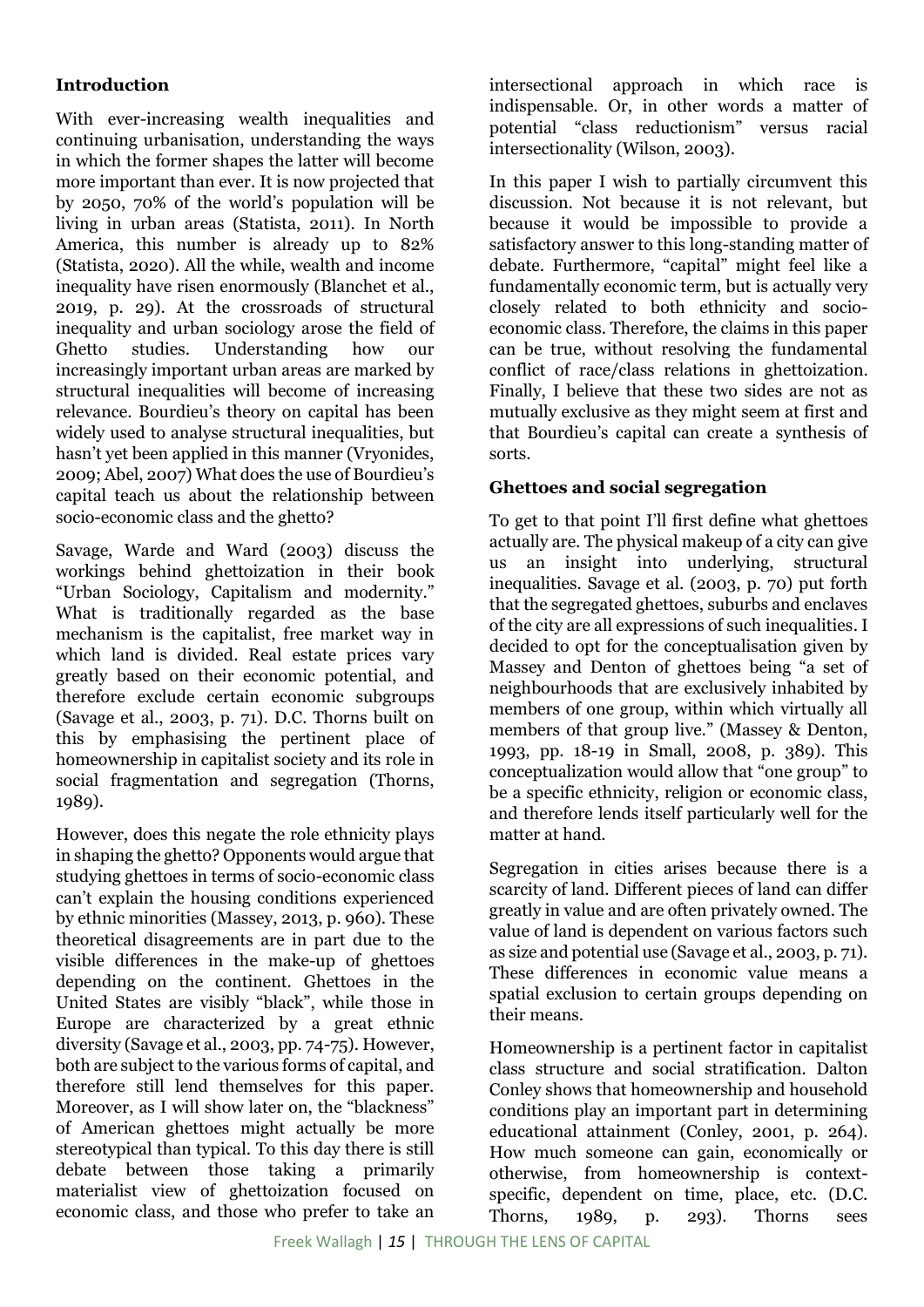homeownership as another aspect leading to the social fragmentation and stratification typical for capitalist societies. Other factors include labourmarket changes and a changing workforce. Being able to afford a house in the first place might already be a question of economic status to begin with, but with rising real estate prices it may also supply households with more wealth than labour or a lifetime of saving ever could (Thorns, 1989, p. 294; Pahl, 1975, p. 291).

Herbert and Johnson (1978, p. 20) show the spatial distribution based on socio-economic class, family status and ethnicity. The segregation of socio-economic class led to a largely sectoral geography, with concentrations in specific parts of the city. Doing the same for family status showed a "zonal distribution", with single people living closer to the city centre, and young families concentrated in the suburbs. In regards to ethnicity, they found that ethnic status led to clusters in both sectors and zones, though not as clearly segregated (ibid.).

Quillian (2012) states that the concentration of Black poverty actually emerged as a result of racial segregation, economic status-segregation within the black community and separation from middleand high-income members of different ethnic groups (Massey, 2013, p. 961). Persistent segregation interplays with increasing levels of income inequality to produce spatial poverty.

However, the concentration of black poverty and mass unemployment among African-Americans only go so far in explaining the "blackness" of American ghettos. Conley shows how, with education and socio-economic status being equal, African-Americans are still more likely to live in crowded homes and houses they don't own (Conley, 2001, p. 275). However, as Herbert and Johnson already put forth, geographical concentrations based on ethnicity don't take the shape of segregated "zones". Instead, you can see clusters throughout different zones and sectors in the city (Herbert and Johnson, 1978, p. 20). It is therefore very debatable whether or not these clusters can still be considered ghettoes. Mario Luis Smalls argues that we have to drop this conception of the ghetto altogether. Black neighbourhoods are way more heterogenous than often posited (Smalls, 2008, p. 389). He shows that ghettoes as poor, black neighbourhoods are "stereotypical, not typical" (idem, p. 392). Though we might very well recognize the picture, they are not actually that common. It is due to these reasons

that I chose to not specify the exact role ethnicity would play in the ghettoization process.

### **Capital**

Another key element in this paper is the concept of "capital". According to Pierre Bourdieu capital is "accumulated labour" (1986, p. 16). Or, as he put it: "Capital is accumulated labour (in its materialized form or its 'incorporated,' embodied form) which, when appropriated on a private, i.e., exclusive, basis by agents or groups of agents, enables them to appropriate social energy in the form of reified or living labour". Bourdieu identifies three main categories of capital: economic, social and cultural (Bourdieu, 1986, p. 17). Economic capital is assets that are directly exchangeable for money, like stocks or real-estate. Social capital is made up of our connections and relationships. It is both the potential and actual assets linked to group membership (idem, p. 21). Cultural capital consists of our mannerisms, habits, skills, knowledge, etc. It can take an "objectified" form through paintings, instruments, books, etc. (idem, p. 17). Economic, cultural and social capital all have institutionalized versions as well. For example: property rights, educational qualifications and titles, respectively (idem, pp. 17- 18). Being accumulated labour, all forms of capital eventually stem from economic capital (idem, p. 22). Or, as Bourdieu put it: "So it has to be posited simultaneously that economic capital is at the root of all the other types of capital…" (1986, p. 24). Both social and cultural capital can, under the right conditions, be converted back into economic capital. Economic, social and cultural capital are all tied to our socio-economic class. Max Weber saw socio-economic class as social stratification emerging at the crossroads of class, power and status. An individual's socio-economic class is constituted by numerous factors. Firstly, the amount of economic capital one possesses and their economic position. However, titles, mannerisms, connections and membership of subgroups greatly influence how much control someone actually exerts over society. For example, displaced nobility might lack financial means, but their connections, titles and cultural capital still allow them to have a privileged position in society (Weber, 1921, pp. 37-57).

### **Analysis: Cultural capital and the ghetto**

So, what is cultural capital? It can take on several manifestations. Referring to ghettoes, suburbs and gentrified enclaves, Savage et al. (2003, p. 70) put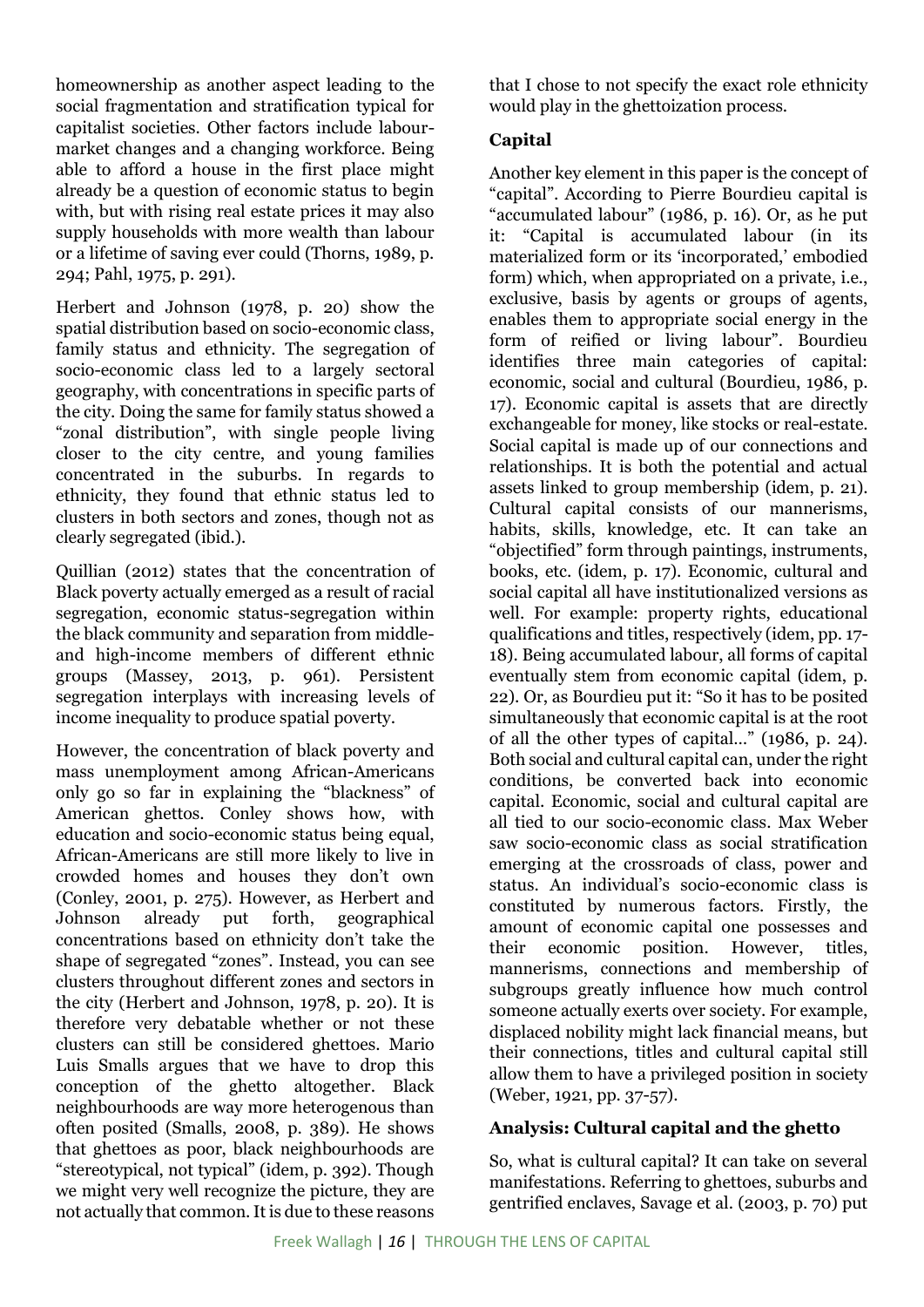forth that "In such areas, groups visibly display some cultural characteristics in their daily social activities which constitute the reproduction of social identity…". A shared culture and social identity can, under the right circumstances, be a great source of cultural capital. Moreover, cultural capital itself can be seen as source for both social capital and neighbourhood regeneration (Bridge, 2005, p. 722). However, it is important to note that cultural capital often doesn't consist of assets with a universal value in the same way economic capital does, since not all (sub)cultures are valued equally, and those in positions of social power exert important influence over how certain cultural practises and expressions are rated. It therefore plays an important role in maintaining stratified inequalities by placing more value on the cultural assets of those already in privileged positions (Bridge, 2005, pp. 719-720). Hence, it is unfortunate but logical that dominant race relations cause race to be an important factor in how cultural capital is experienced (Wallace, 2016, pp. 908). Differences in mobilisation of cultural capital between the black and white middle-class also show how race can limit the conversion of cultural capital to improve their condition (Wallace, 2016, p. 912).

Another important form of cultural capital is one of its institutionalised manifestations: educational attainments. In this discussion it is important to note that there is a well-documented relationship between race and educational attainment, showing itself in various ways (Goldsmith, 2009; Kalmijn & Kraaykamp, 1996). Moreover, Wallace's research shows how the exertion of "Black cultural capital" by students can even lead to backlash in the classroom (Wallace, 2016, pp. 916-919). Life in the ghetto influences educational attainments in various ways. On the one hand, ghettoes have impoverished facilities and often include school districts with the worst results. Moreover, housing conditions play a very important role in determining the educational prospects of children. Household crowding, housing quality and home ownership are all housing conditions that come together to greatly influence the educational attainments of children growing up in those households (Conley, 2001, pp. 275-277). It is important to note that housing conditions are unequally stratified along the lines of both economic class and ethnicity, once again forming an obstacle in the attainment of cultural capital for poor and black citizens (Conley, 2001, p. 264). Housing conditions therefore play a crucial role in

the intergenerational transference of structural social inequalities. It also once again shows how neighbourhoods with poor housing conditions can "trap" their inhabitants over generations.

#### **Social capital and the ghetto**

That brings us to the aforementioned social capital: one's set networks, connections and relationships. In his investigative piece for the New Yorker, George Packer pays special attention to the role of social capital in maintaining inequalities in 93, an infamous Parisian ghetto. He follows social worker Abdallah on his mission to protect the disenfranchised youth from radicalisation and falling in with the wrong crowd (Packer, 2020).

People living in ghettoes often suffer from low social capital. Life in the ghetto, like in many other neighbourhoods does come with local group solidarity (Savage et al., 2003, p. 70). Solidarity means emphaticising with one another, and the support and consensus on the necessity of action that follows. It therefore plays an important part in softening blows when someone is victimized.

As Packer shows, people living in ghettoes are held back by low levels of social capital. Or, as Abdallah himself puts it: "It's not just about being black or Arab. It's also about having relationships at your disposal, network." The author himself puts it even more firmly later on: "France remains a caste society where social capital is king" (Packer, 2020). The Parisian slums are incredibly isolated: other Parisians tend to avoid them like the plague, and tourists don't visit. This is also the case for ghettoes such as those in Chicago, which are characterized by a great social isolation (Graif et al., 2017, pp. 40- 59). The social isolation experienced in ghettoes means that connections to extra-local work, role models, institutions etc. is scarce, hindering social mobility (Graif et al, 2017, p. 40).

This lack of social capital might hinder individuals, it also negatively affects the prospects of neighbourhoods as a whole. Social isolation from external actors and institutions negatively impacts the allocation of often much-needed resources to these impoverished areas (idem, pp. 40-41). Low levels of social capital and isolation from influential actors in local politics means that citizens of these ghettoes lack the means and ability to effectively organize collective action to better their circumstances. It also leads to fewer available jobs and, potentially, higher levels of violent crime as a result of stronger measures in neighbourhoods of a higher socio-economic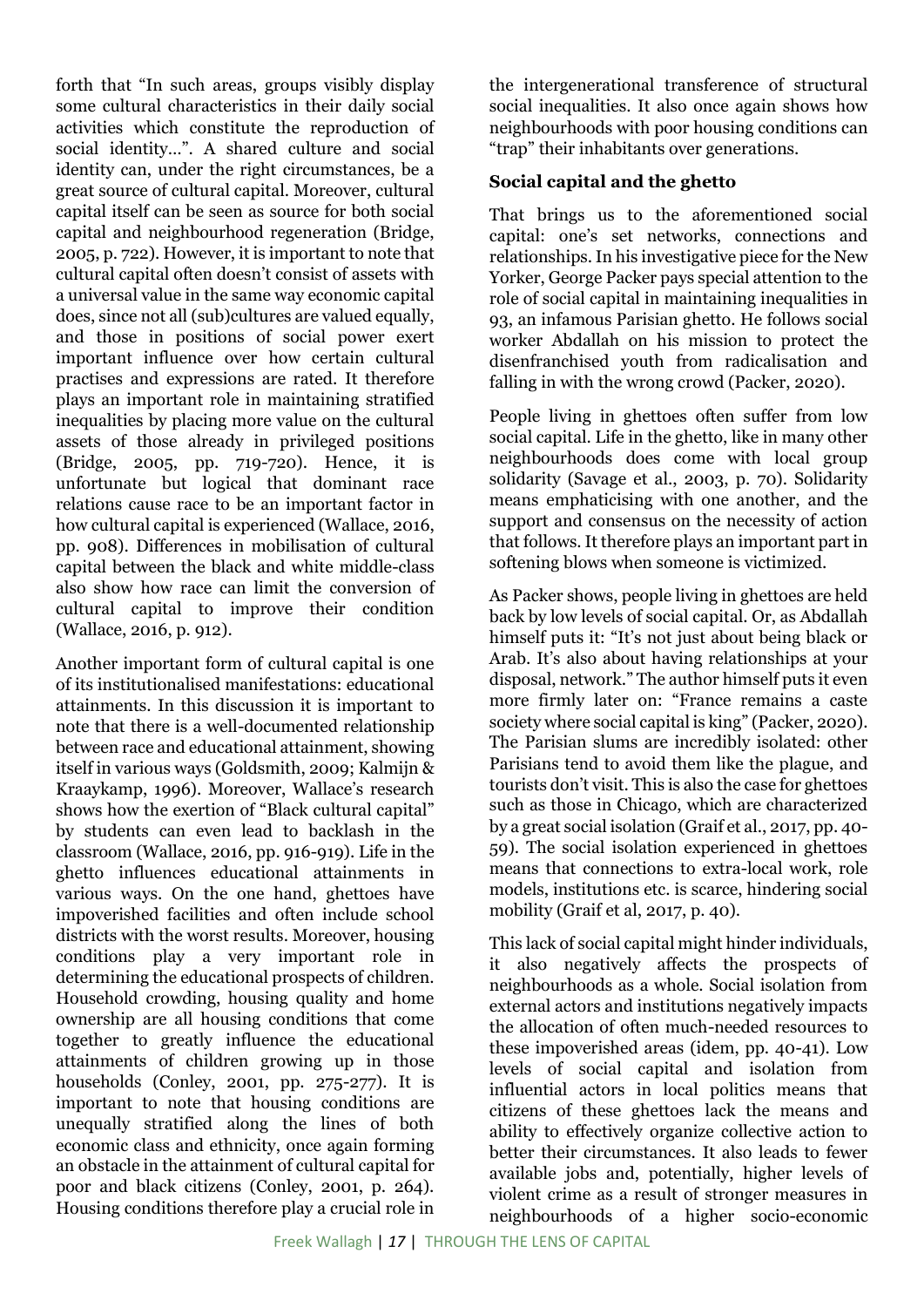standing. As a result, criminality can, under the right circumstances, flow over to surrounding neighbourhoods that are already facing more of these problems (idem, p. 40). Moreover, the (increasing) presence of crime leads to higher levels of social isolation, with citizens actively avoiding the afflicted areas. An example of this is 93, the Parisian ghetto (Packer, 2020). The presence of violence in neighbourhoods is also likely to weaken contact among residents. Neighbourhood isolation and low social capital are therefore even more factors trapping those living in the ghetto in a vicious cycle of a low quality of life. More social capital means opportunity for improved neighbourhoods, improved neighbourhoods mean opportunity for more social capital (Graif et al., 2017, pp. 40-42). All these factors make social capital a crucial determinant for the quality of life in the ghetto.

### **Economic capital and the ghetto**

The final form of capital, as identified by Bourdieu, is economic capital. Economic capital has a very direct, well-established link with ghettoization. Because the value of different piece of land or real estate can vary greatly based on their economic potential, only subgroups with specific economic means can use them (Savage et al., 2003, p. 71). Moreover, as mentioned previously, homeownership works to stratify existing socioeconomic inequalities over generations (Conley, 2001, p. 275). Homes and real estate are also forms of economic capital.

We must then also once again consider economic capital as the root of the other forms of capital (Bourdieu, 1986, p. 24). As shown previously, social and cultural capital play an enormous role in the ghettoization process. They are also very useful concepts to partially explain why ethnic minorities often experience worse housing outcomes. Social, cultural and economic capital are all tied to our socio-economic class, and are in mutually influencing, complex relationships. Using Bourdieu's capital to take a closer look at the various mechanisms of ghettoization shows that that our socio-economic class might be of even greater influence then often thought, since it also would partially explain the socio-economic basis for inequalities stratified along the lines of ethnicity.

# **Policy application**

I will now go on to show how our previous findings can be applied in the policy-making process. Life

in the ghetto can be said to consist of so-called "wicked problems", which comes with complications to the policy-making process. Wicked problems are in their core unique, due to all the moving parts involved (McCall & Burge, 2016, p. 200). They might share similarities with previously tackled problem, but the context and complexities of each individual case still make them essentially unique (ibid.). Even though ghettoes share a lot of similarities and general rules, they are all still subject to local context. There is also no way to formulate a perfect problem definition for wicked problems, just like there is no way to formulate a fully satisfactory answer to them. This is once again due to the complexities of the issue and all the possible angles one can take, making it impossible to consider all factors involved (ibid.). In tackling wicked problems, there is no stopping rule for when a project is finished, and no way to fully determine whether or not an approach was successful. After all, the full ramifications might not show themselves till several decades later (ibid.). When dealing with the acquisition of capital, it is often a process spanning multiple generations. Wicked problems are themselves usually symptoms of another, larger, structural issue (ibid.). The unequal distribution of capital within cities is part of the multiheaded hydra which is the underprivileged position of certain ethnicities, gender identities, socioeconomic classes. Studying wicked problem teaches us to consider these larger networks of issues when tackling a specific case, and not get overconfident thinking singular solutions can solve it. Wicked problems are issues for which the answers can only make it better or worse, instead of solving it with a "true" or "false" approach. So instead I would suggest an incremental approach, focussed on minimizing damage and dealing with one or a few specific factors. Due to all the aforementioned reasons, dealing with wicked problems can often lead to a stalemate in the policy process. In these cases, reframing the issue can rejuvenate a project and change the course from stalemate to potential success.

Framing means highlighting particular aspects of an issue while nullifying others. It helps to promote specific interpretations, moral judgements and certain potential solutions (Entman, 1993, p. 52). This leads to specific frames in which a discussion is held. Decisions are based on underlying beliefs and principles (Schön & Rein, 1994, p. 23). Stark disagreements in frames or underlying assumptions can lead policy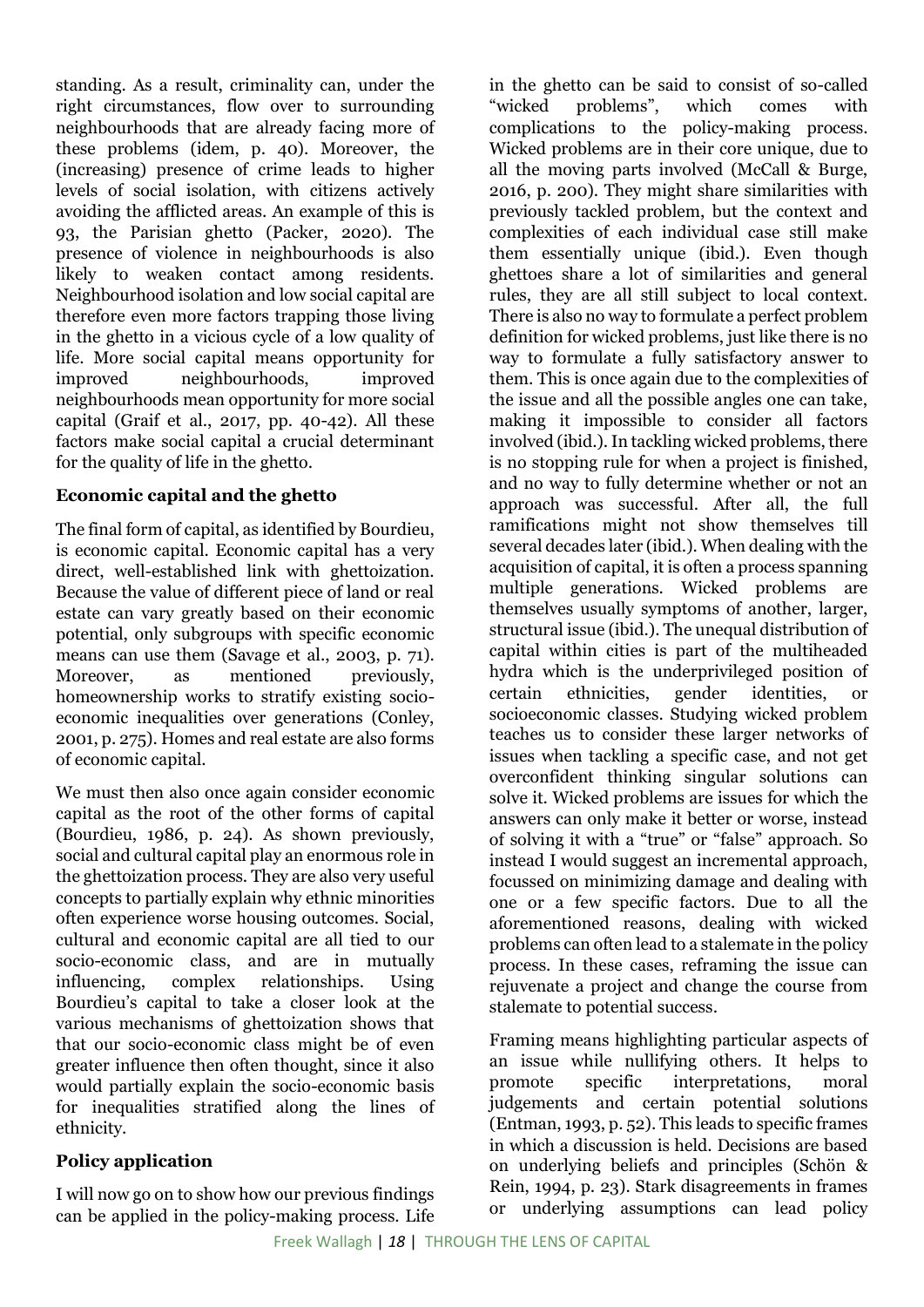controversies, with the parties involved all judging the same reality in distinctly different ways (ibid.). This is yet another case in which reframing can help the parties involved move forward with a renewed consensus.

As Bourdieu shows us, structural inequalities form a complex web of mutually reinforcing discrepancies that can in their core be traced back to a lack of accumulated labour within a lifetime, or over generations (Bourdieu, 1986, p. 16). Viewing these inequalities in terms "Capital" allows us to untangle these webs. Since we are dealing with a complex, structural wicked problem, a lens that allows us to break this problem down in terms of the underlying discrepancies in cultural, economic and social capital. This allows for an incremental approach, tackling the issue from a few specific angles to better the situation, instead of offering a singular "fix".

One issue tied to the ghetto is, as mentioned before, that of effective political influence. To ameliorate this issue there are numerous courses of action that can be taken. For example, if you were to put special emphasis on descriptive representation, a potential solution could be the implantation of quotas, to ensure the representative body resembles the general population. In the context of ghettounderrepresentation, this could mean parliamentary quotas based on zip-code. However, people within neighbourhoods can still experience vastly different realities. Moreover, these representatives could still be subject to the same mechanisms such as stigma (Packer, 2015) and underrated expressions of cultural capital (Bridge, 2005, pp. 721-722). A special focus on substantive representation would demand a different course of action, as to make sure the interests of those in the ghetto are better heard such as targeted ghettotaskforce. But, as shown earlier, those living in the ghetto often experience a vast distance between themselves and these formal institutions due to reasons an extra branch of local government would not necessarily fix.

So, as is often beneficial with wicked problems, I suggest reframing the issue. Instead of focusing our attention to the representation happening within the political arena, I suggest we use Bourdieu to focus on those mechanisms lurking underneath. The ghettoization process leads to, and reinforces, structural inequalities hurting political representation of local citizens. Our new

frame should be focussed on tackling a specific mechanism stratifying these discrepancies.

A potential approach to help political representation, using this Bourdieuan frame, could be abolishing the inheritance of residential real estate. Homeownership works to transfer inequalities over generations, causing the deeper intrenchments of this unequal representation. As elaborated upon before, it plays an important role in obtaining educational qualifications (Conley, 2001, p. 264). Moreover, those owning the house they live in find themselves with incredible investment, potentially offering them greater financial gains than a lifetime of saving ever could (D.C. Thorns, 1989, p. 294; Pahl, 1975, p. 291). A home is a massive asset of economic capital. By blocking the intergenerational transference of this asset, we could help narrowing the wealth gap between those born in poor and rich households. Wealth is a great source of political power (Winters & Page, 2009, p. 732) and should be treated as such.

Abolishing the inheritance of residential realestate would in no way "fix" deeply entrenched unequal representation. However, in dealing with wicked problems, "fixing" is not the aim. It is about bettering a complex, bad situation. In the case of ghettoization, this Bourdieuan frame can lead us to treatments as the one I just proposed. Whether this would be a wise approach will always be dependent on the specific contexts of cities. I would encourage policy experts and political scientists to research these capital-driven policies in the contexts of specific cities. There are also countless possible arguments against abolishing the inheritance of residential real estate, but I believe it still serves as an example of how Bourdieu's capital as a lens can lead to new treatments of unequal representation.

### **Conclusion**

So, what can Bourdieu's economic, social and cultural capital teach us about the relationship between socio-economic class, ghettoization and political representation? It is often posited that a primary focus on socio-economic class in ghetto studies can't explain the negative housing conditions experienced by ethnic minorities, as well as the relative blackness of the American ghetto. And while this gap will not be bridged completely, Bourdieu's capital does allow us to further examine these conditions through the lens of socio-economic status. Social and cultural capital are disguised expressions of economic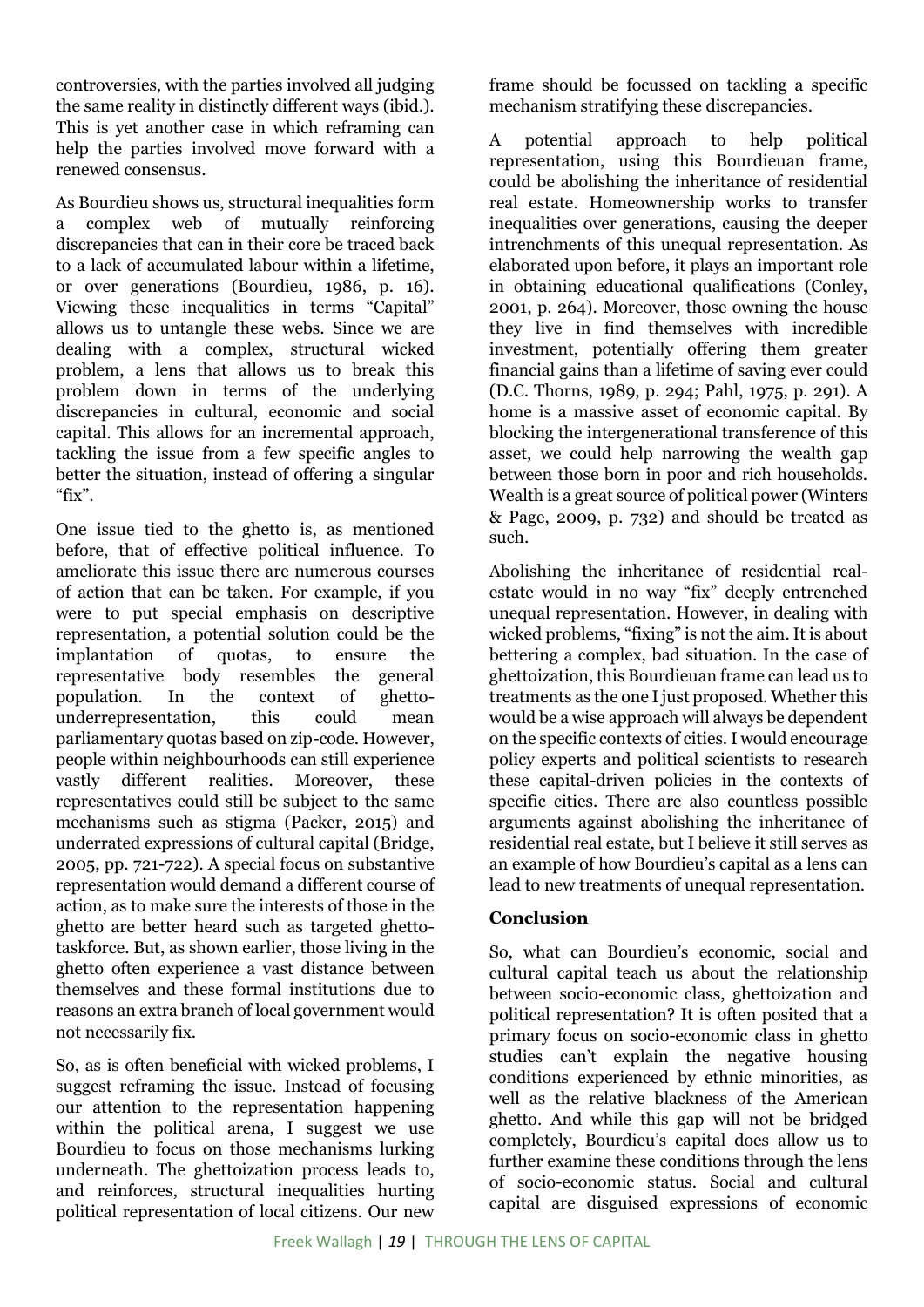capital and socio-economic inequalities. They are in complex, mutually reinforcing relationships. Cultural capital is often not universally valued and those in positions of power and influence play an important role in assessing and valuing cultural expressions. The division of cultural capital therefore leads to further stratification of socioeconomic status. With ethnic minorities having less cultural capital at their disposal, they are hindered by these mechanisms over generations. Secondly, social capital plays an enormous role in shaping the quality of life for both individuals, and neighbourhoods as a whole. Social capital too is unequally stratified along the lines of ethnicity, once again disadvantaging ethnic minorities. Economic capital has the most direct link with both socio-economic class and ghettoization. However, both social and cultural capital are in their core also derived from economic capital and socio-economic status. Using Bourdieu's capital as a lens, we can see that these expressions of economic inequality go a long way in explaining the housing disadvantages experienced by ethnic minorities, and the relative blackness of American ghettoes. Bourdieu shows us that, in the field of ghetto studies, socio-economic class might explain even more than is often posited.

#### **A note from the author**

Freek Wallagh is an Amsterdam-based poet, writer, activist and cultural organiser. In the past he worked as a Labour Party campaign organiser and chairman of the Young Socialists of Amsterdam. Wallagh obtained his bachelor's degree in Political Science at the University of Amsterdam, followed by a master's degree in Arts, Culture and Politics. He has previously published articles on urban inequality, social stratification, socialist politics and alternative art and culture.